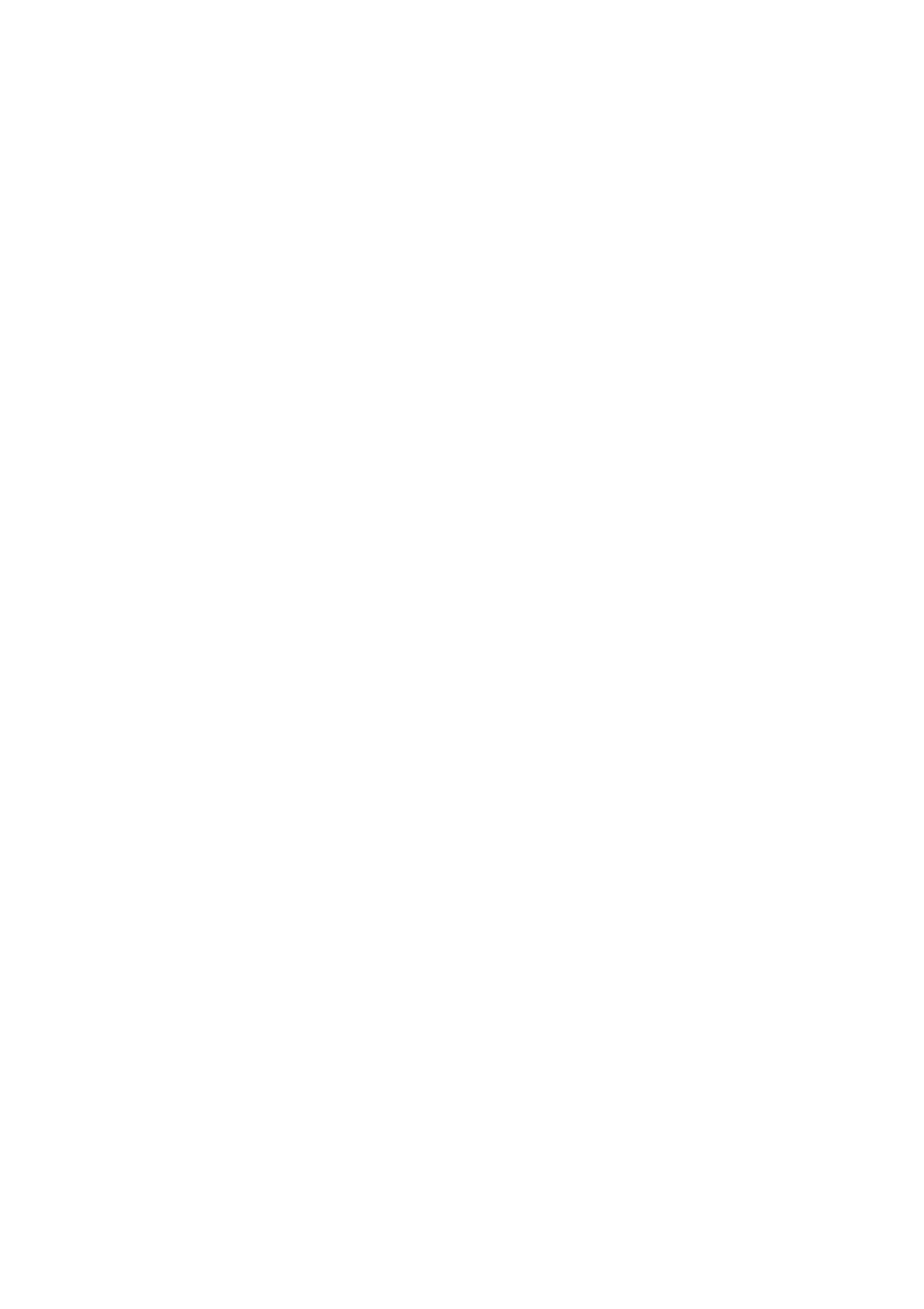# **Table of contents**

|   | <b>Contents</b>                                | <b>Page</b> |  |
|---|------------------------------------------------|-------------|--|
|   |                                                |             |  |
| 1 | Introduction                                   | 3           |  |
|   | 1.1 Intended use                               | 3           |  |
|   | 1.2 Functional characteristics                 | 3           |  |
|   | 1.3 Important notices for operation and safety | 3           |  |
|   | 2 Operation                                    | 4           |  |
|   | 2.1 Turning on the equipment                   | 4           |  |
|   | 2.2 Switching of display modes                 | 5           |  |
|   | 2.3 Oxygen content measurement                 | 5           |  |
|   | 2.4 Flow measurement                           | 6           |  |
|   | 2.5 Pressure measurement                       | 6           |  |
|   | 2.6 Turning off                                | 6           |  |
|   | 2.7 Charging the accumulator                   | 7           |  |
|   | 3 Cleaning                                     | 7           |  |
|   | 4 Waste disposal                               |             |  |
|   | 5 Technical Data:                              |             |  |
|   | 6 Scope of delivery                            |             |  |
|   | 7 Warranty                                     |             |  |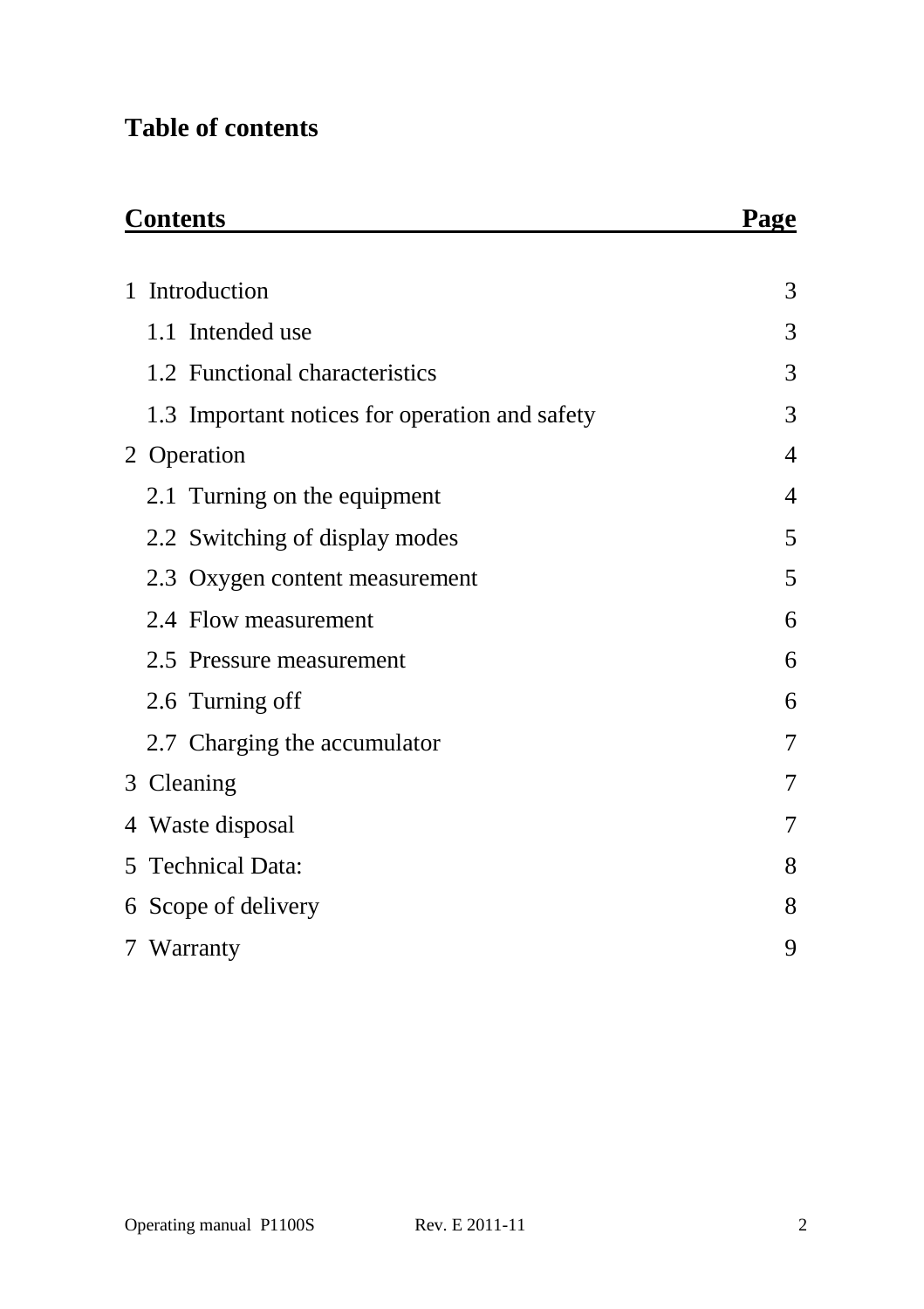#### **1 Introduction**

#### **1.1 Intended use**

**Précise 1100 S** is a measuring device operated by a rechargable battery. It is intended for determination of the oxygen content in percent, for flow measurements near the outlet of oxygen concentrators and for pressure measurement of non-aggressive gases.

#### **Important notice !**

**Précise 1100 S** is not to be used for monitoring life preservation systems.

The oxygen content measurement is only to be conducted in an oxygen – nitrogen-gas mixture (e.g. oxygen concentrator).

#### **1.2 Functional characteristics**

A ultrasonic detector is used for the oxygen content and flow measurement. This sensor doesn't need to be recalibrated, but Medicap homecare recommends to operate a technical measurement control once a year.

The oxygen content measurement is based on the different transit times of sound in oxygen and nitrogen.

During the flow measurement the different transit times of sound in the direction of flow and against it are analysed.

The pressure measurement is performed by a load cell.

#### **1.3 Important notices for operation and safety**

Being acquainted with and following this manual is a condition for the operation of **Précise 1100 S** according to its intended usage.

#### **Not to calibrate with 100% oxygen!**

**Précise 1100 S** and all accessories with contact to oxygen need to be kept free of oil and fat.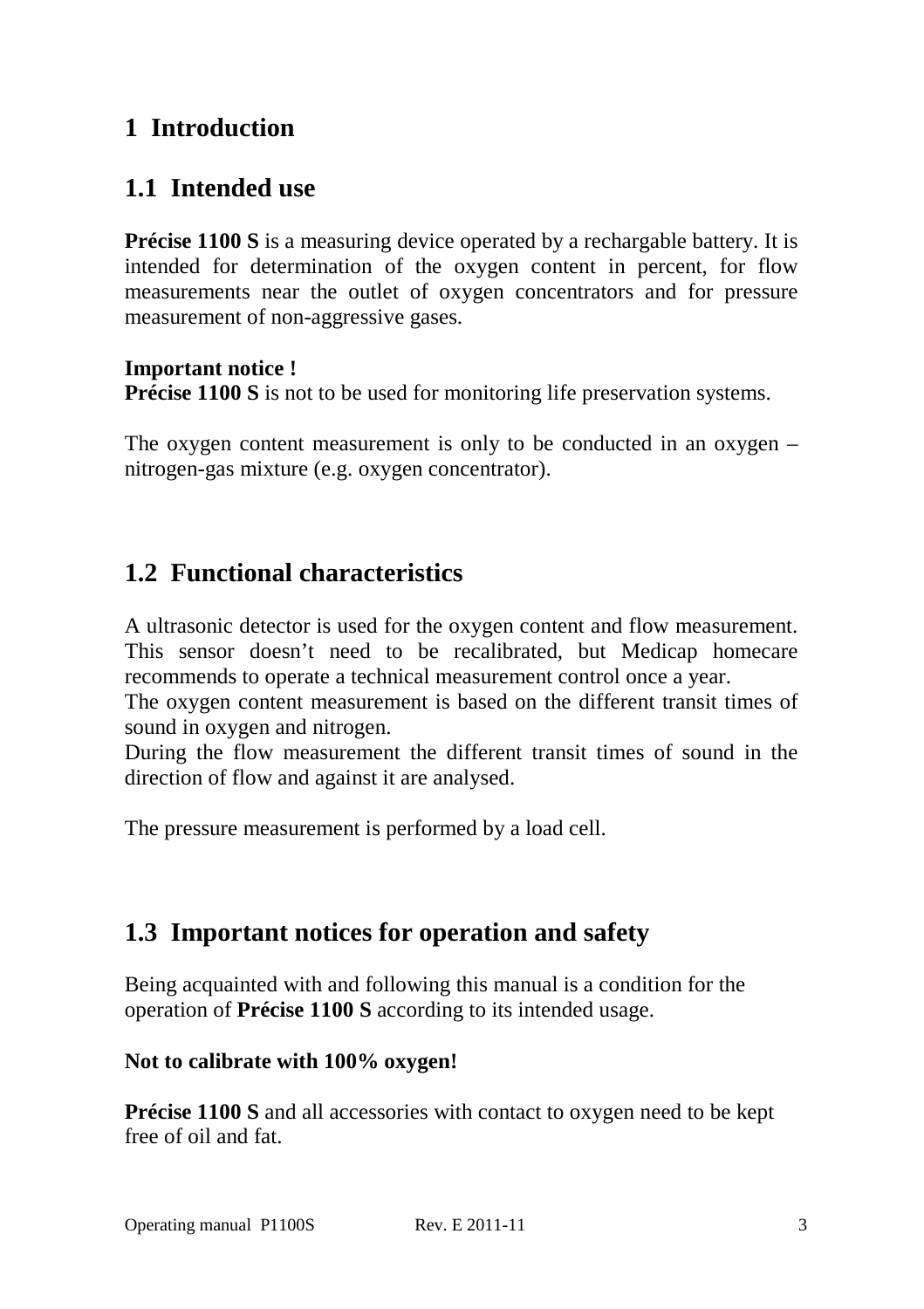Only orginal parts should be used.

**Précise 1100 S** needs to be protected against wetness and claminess.

Smoking, open light and fire are prohibited during usage.

#### **Only for measuring on O2-concentrator!**

If the apparatus was stored at room temperatures below  $10^{\circ}$ C the device needs to adapt to the room temperature, otherwise malfunctions might turn up. **Only for measuring at room temperature.** 

Medicap homecare recommends to operate a technical measurement control once a year.

# **2 Operation**

#### **2.1 Turning on the equipment**

Before turning on **Précise 1100 S** for the first time, it should be charged with the charging set included in the delivery. Herefore connect the charging set and **Précise 1100 S**.



**fig. 1: Front panel Précise 1100 S** 

In order to turn on press button **O/I** . After about 30 seconds the backlight will be turned off.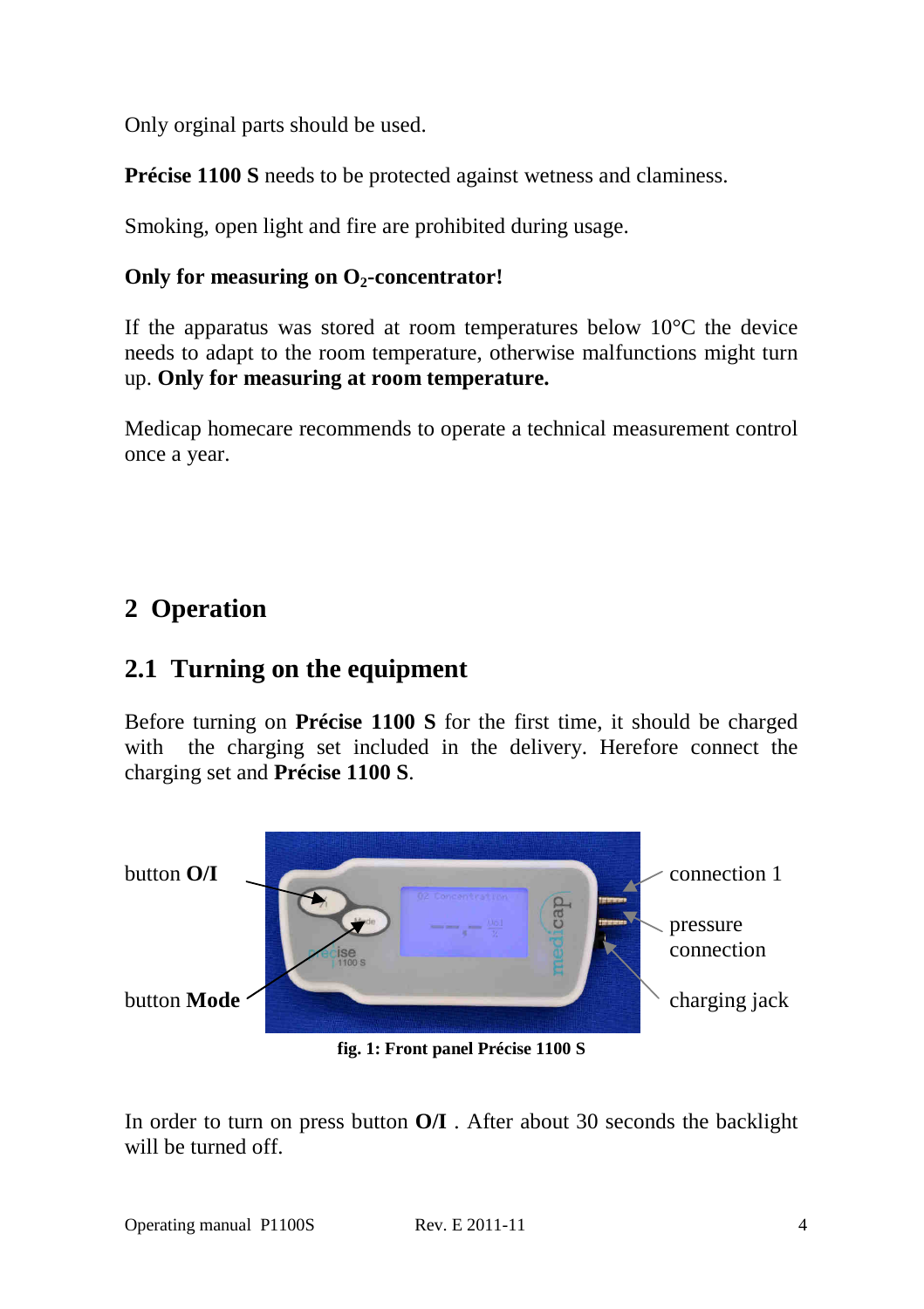# **2.2 Switching of display modes**

**Précise 1100 S** is able to display the measured value numerically as well as numerically and graphically.

| <b>Pressing the</b><br>Mode - button | <b>Display</b>                                                |
|--------------------------------------|---------------------------------------------------------------|
| $\theta$                             | Numerical display of oxygen content (Vol.%)                   |
|                                      | Numerical display of flow $(1/\text{min})$                    |
| $\mathfrak{D}$                       | Numerical display of pressure value (bar)                     |
| 3                                    | Numerical display of pressure value (mmHg)                    |
| 4                                    | Numerische display of pressure value (psi)                    |
| 5                                    | Numerical and graphical display of oxygen content<br>(Vol. %) |
| 6                                    | Numerical and graphical display of flow $(1/min)$             |
| 7                                    | Numerical and graphical display of pressure value (bar)       |

The display mode may be selected via the button **Mode**.

#### **2.3 Oxygen content measurement**

After turning on the instrument, the display shows the current oxygen content numerically.

In order to receive a graphic display, the Mode – button needs to be pressed a few times.

If the oxygen content is less than 70,0 Vol.% , the display will show  $, --, -$  Vol.% ".

Now adjust the concentrator to the desired flow. Connect the outlet of the oxygen concentrator to connection 1 of **Précise 1100 S** using the tube. The oxygen content may be read off on the display.

Please consider that with most oxygen concentrators 10 min must elapse after turning on the equipment, before a precise content measurement is possible.

A moistener may not be installed between the oxygen concentrator and **Précise 1100 S**.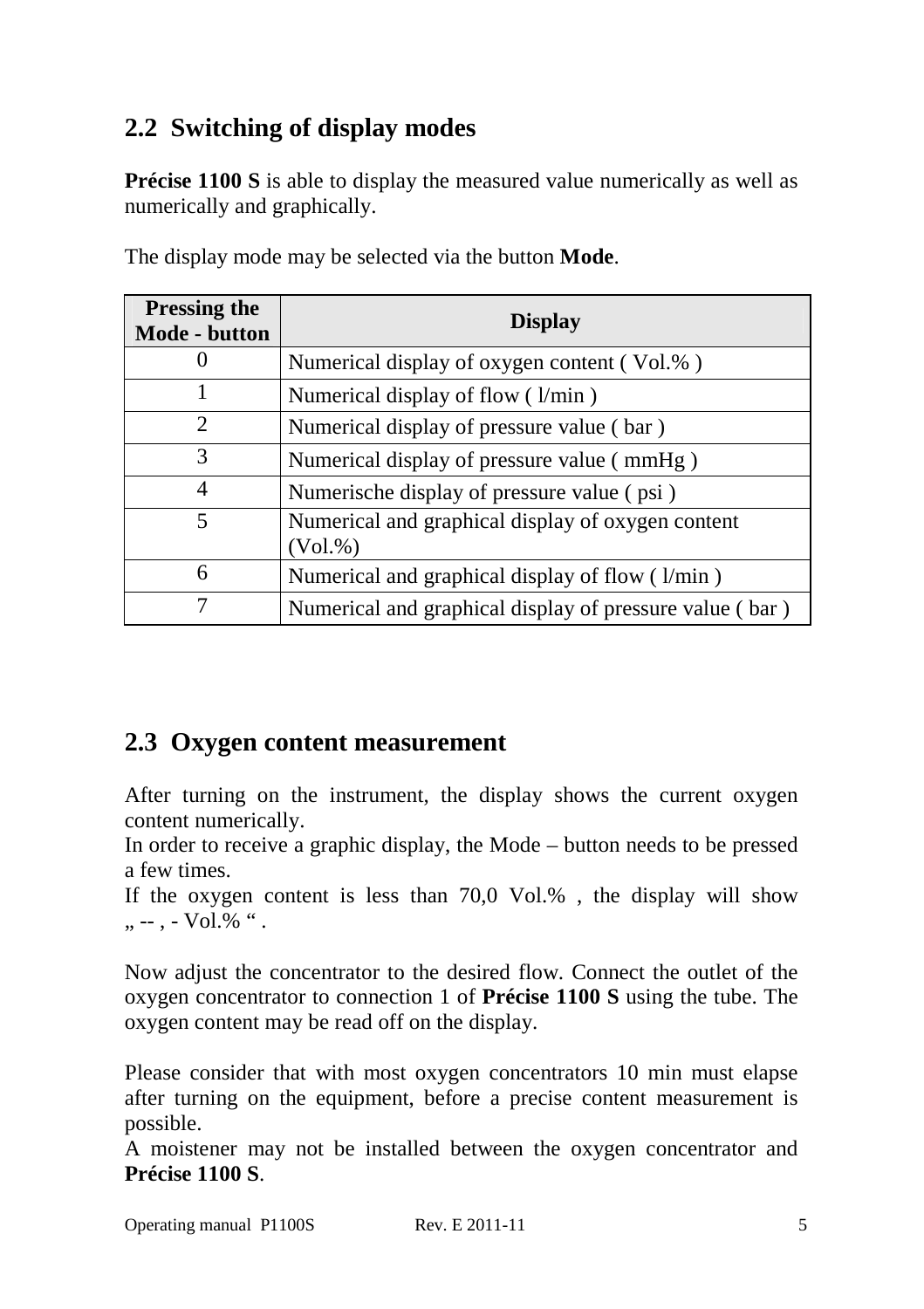#### **2.4 Flow measurement**

Connect the outlet of the oxygen concentrator to connection 1 of **Précise 1100 S** using the tube. After selecting the display mode, the flow may be read off on the display.

A moistener may not be installed between the oxygen concentrator and **Précise 1100 S**.

#### **2.5 Pressure measurement**

For the pressure measurement the pressure line needs to be connected to the pressure connection of the **Précise 1100 S** instrument.

The pressure may be displayed in bar, mmHg or psi (see 2.2. Switching of display modes).

When conducting a long duration pressure measurement, the pressure line should be fastened to the measuring device and the measurement connexion.

#### **2.6 Turning off**

The instrument is turned off by pressing the button **I/O** a second time. 5 minutes after the last actuation of the button **Précise 1100 S** will turn itself off autonomously.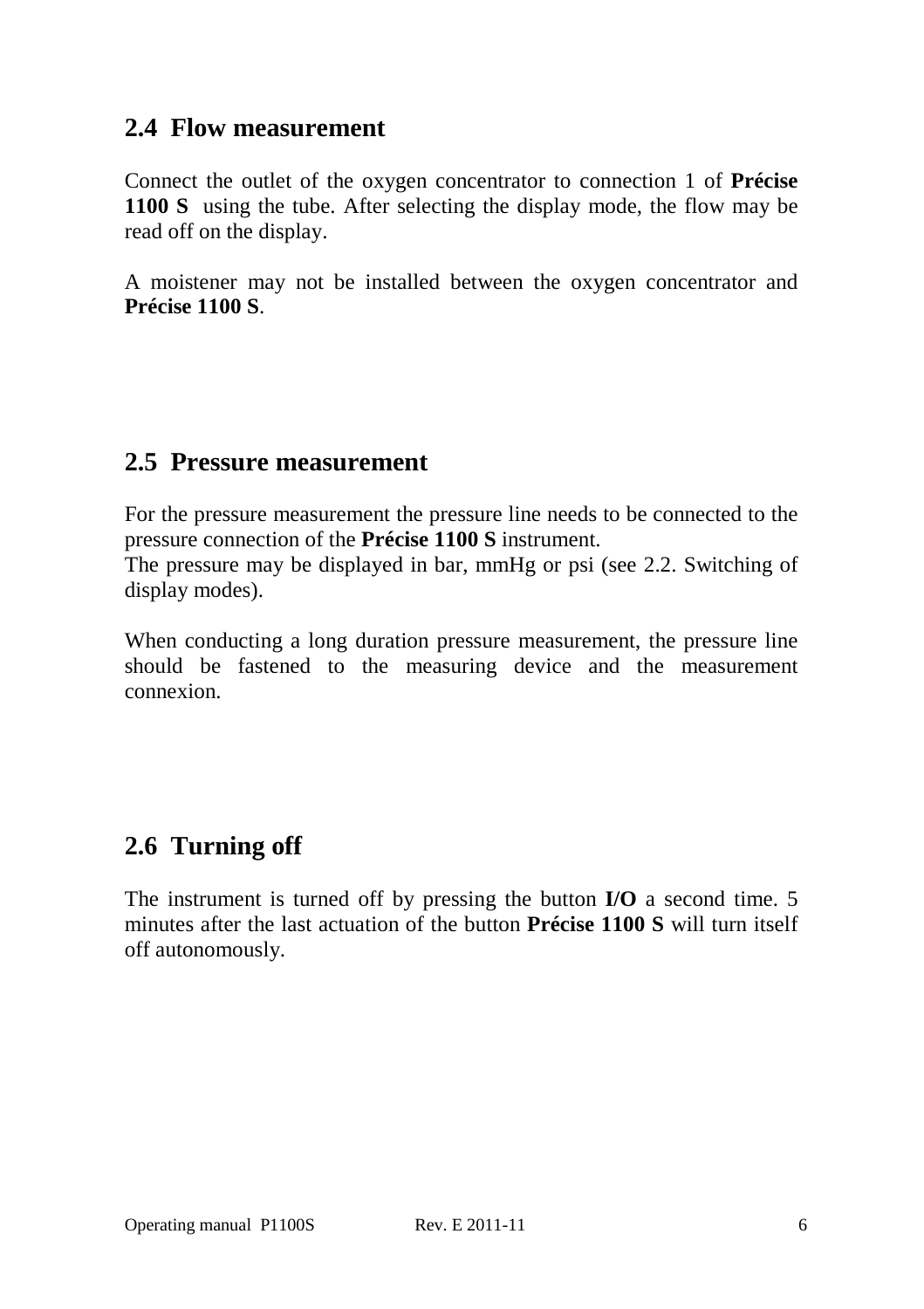#### **2.7 Charging the accumulator**

If **BAT** flashes on the display, the internal accumulator must soon be recharged. If the display permanently shows **BAT**, **Précise 1100 S** needs to be charged immediately.

For charging, connect the charging set included in the delivery to **Précise 1100 S**. **Précise 1100 S** may be charged while turned on and likewise when turned off.

If **Précise 1100 S** is turned on, **CHARGING** will show on the display. After charging has been completed, trickle charge will be performed.

# **3 Cleaning**

The instrument should be cleaned occasionally with a dry cloth.

# **4 Waste disposal**

In order to dispose of the instrument, it may be sent back to Medicap homecare free of charge. We will take care of an environment-friendly disposal.

The NiMH-Accumulator included in the instrument needs to be returned to Medicap homecare for an environment-friendly disposal. Do **not** dispose of used accumulators together with domestic waste!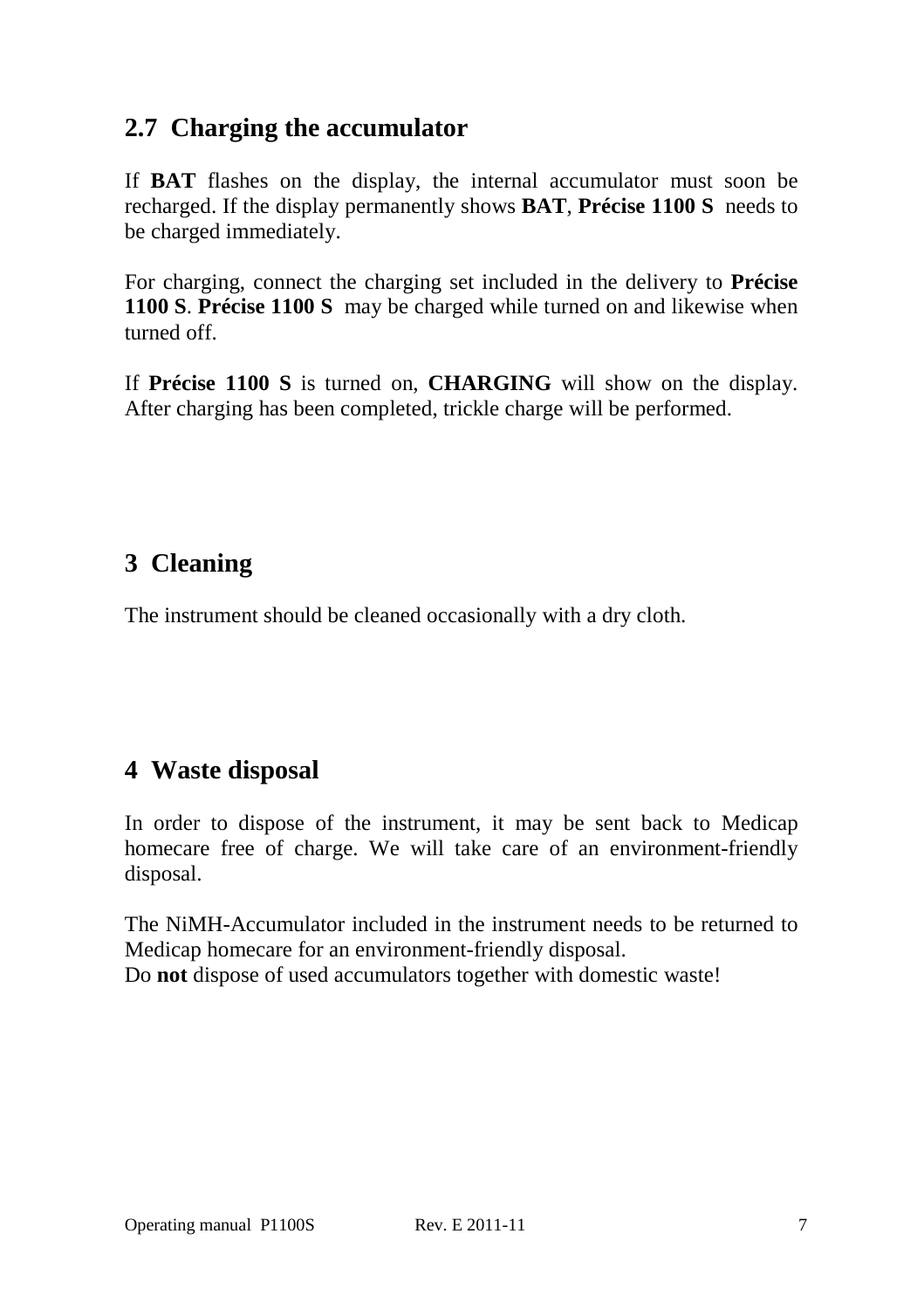# **5 Technical Data:**

| Dimensions<br>(incl. connections): | 190 mm x 80 mm x 30 mm                                                              |
|------------------------------------|-------------------------------------------------------------------------------------|
| Weight                             |                                                                                     |
| (incl. accumulator):               | 375 g                                                                               |
| Electricity supply:                | internal 3 NiMH ACCU<br>external charging set                                       |
| Display:                           | graphic $LC -$ display<br>blue backlight                                            |
| Temperature range:                 | $15^{\circ}$ C - 35 $^{\circ}$ C                                                    |
| Pressure measuring range:          | $0 - 2.0$ bar; $\pm/- 1\%$<br>$0 - 1500$ mmHg; $+/- 1\%$<br>$0 - 29$ psi: $+/- 1\%$ |
| Flow measuring range:              | $0 - 7.0$ l/min; $+/- 0.3$ l/min                                                    |
| Oxygen content<br>Measuring range: | $70 - 98.0$ Vol.%; +/- 2 %                                                          |

# **6 Scope of delivery**

1 x **Précise 1100 S** complete, including:

| 1x Measuring device incl. accumulator | Art.-Nr. 221.000 |
|---------------------------------------|------------------|
| 1x Measurement tube                   | Art.-Nr. 221.003 |
| 1x Operating manual                   | Art.-Nr. 221.004 |
| Additionally available:               |                  |
| 1x charging set                       | Art.-Nr. 221.001 |